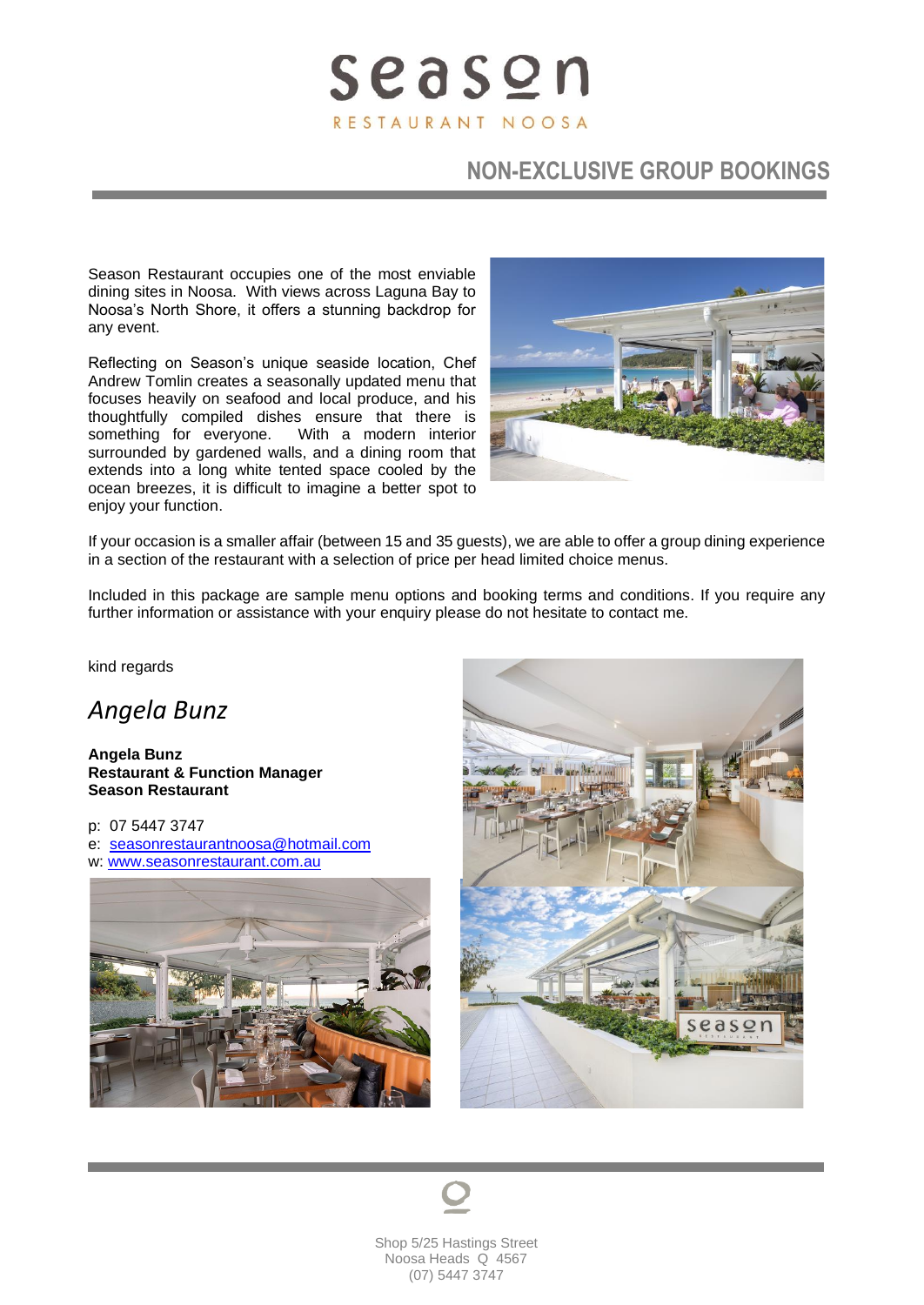# **NON-EXCLUSIVE GROUP BOOKINGS**

### IMPORTANT GUIDELINES FOR YOUR INFORMATION:

#### BEVERAGES & BYO

#### Our restaurant is fully licensed and therefore **BYO is not permitted**.

#### RESPONSIBLE ALCOHOL SERVICE

In accordance with the responsible service of alcohol regulations in Queensland, Season staff will discontinue service of all alcohol to any intoxicated person(s) without liability.

#### P R I C E S

Whilst every effort is made to maintain the prices of the menus, they may be subject to alteration prior to your function. You will be notified asap of any change. A surcharge applies to all accounts settled by card. A 17% surcharge applies on public holidays.

#### **DEPOSIT**

A deposit of \$500 is required to confirm a group reservation. One week's notice of the cancellation of your function must be given to receive a refund of the deposit.

#### **PAYMENT**

Catering costs are required seven days prior to the event and payment of all outstanding amounts is to be made on the date of your function. We accept Cash, Direct Deposit, Mastercard & Visa. A surcharge applies to all accounts/invoices settled by card.

#### FINAL NUMBERS

Final guest numbers are required one week (7 working days) prior to the function for staffing and catering requirements.

#### SFATING & TABLE ARRANGEMENTS

Unfortunately we are unable to seat group functions in the very beachfront section of the dining room.

#### ENTERTAINMENT

Season Restaurant provides background music for the enjoyment of patrons. No other forms of entertainment are permitted in the restaurant unless the venue has been booked for exclusive use. In respect of our other diners, speeches and audio/visual presentations are not permitted in the restaurant unless the venue has been booked for exclusive use. We ask that you please take into consideration the comfort of other diners in the restaurant during your function (ie noise levels, seating arrangements etc).

#### **RESPONSIBILITY**

Damage sustained to any of Season Restaurant's property is the responsibility of the function client. Season does not take any responsibility for items that are left in the restaurant before or after the function or any items damaged during your function.

#### HIRING OF EQUIPMENT

The function client is responsible for any external hiring of equipment not outlined within our "inclusions" and is to be paid for by the client.

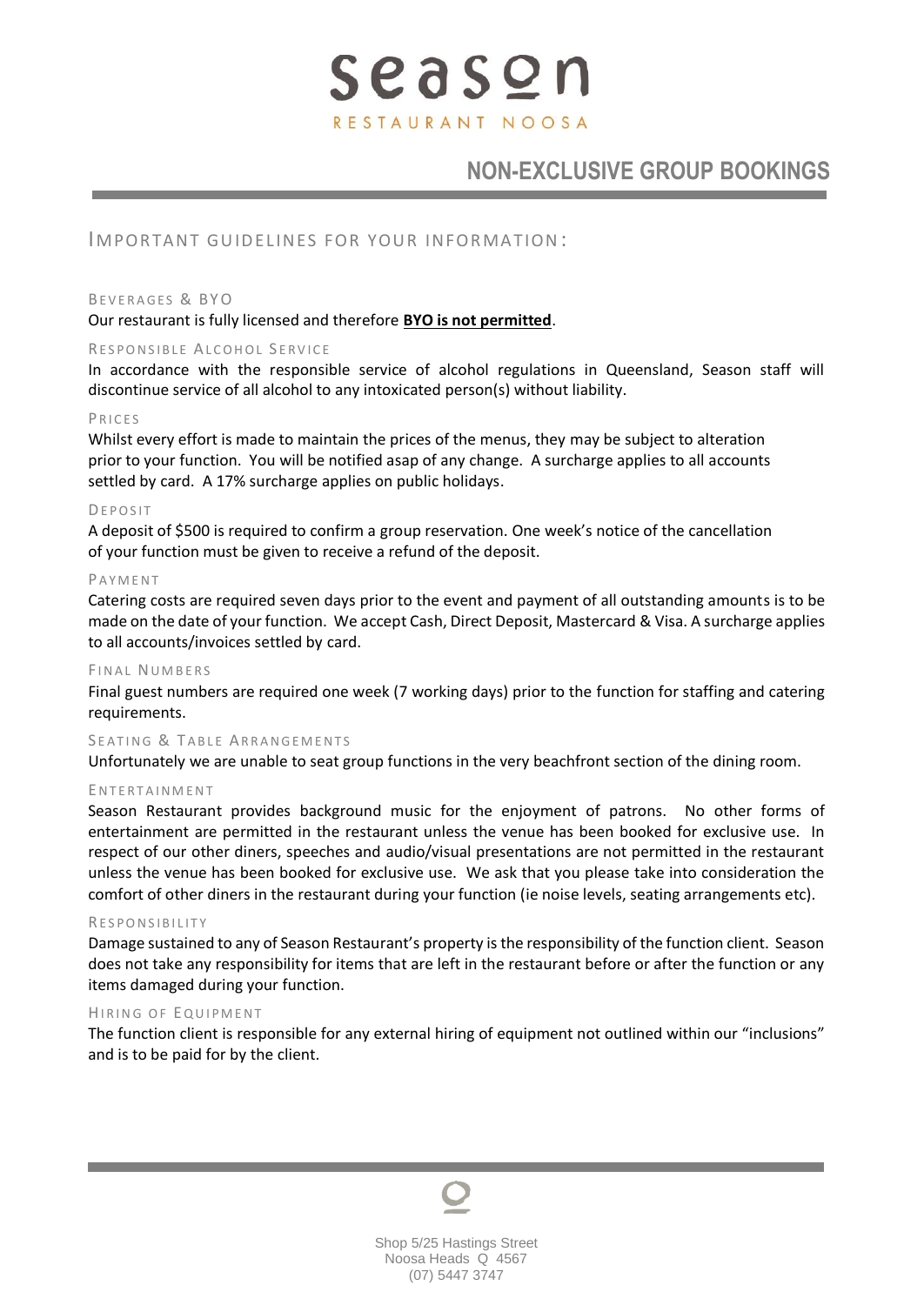# **NON-EXCLUSIVE GROUP BOOKINGS**

#### **MENU OPTIONS**

For group bookings of between 15 and 35 guests who choose not to book the restaurant for exclusive use, we offer two price per head charge limited choice menus. Both menu options include shared pizza breads as a starter.

> **MENU OPTION 1 \$75 per person**

### **PIZZA BREAD**

garlic, chilli, parsley & parmesan kalamata olive & parmesan

## **ENTRÉE**

oysters, natural, verjuice ice, finger lime, chervil, shallots

Atlantic salmon fishcakes, watercress, witlof, avocado, cucumber, pickled onion, saffron aioli, lime

beef short rib, tomato chilli jam, citrus herb salad, peanuts, garlic crisps

roast pumpkin & caraway, blueberry emulsion, macadamia curd, radicchio, rocket, golden raisins *(vegan, dairy & gluten free)*

## **MAINS**

pan fried goldband snapper, sweetcorn cream, kipflers, charred baby leeks, chive oil

char grilled eye fillet, potato puree, duck fat roast root vegetables, salsa verde, jus

braised lamb, dutch cream potatoes, broad beans, cipollini onion, truffled pecorino, sweet bread croquette

potato gnocchi, black garlic & fermented mushroom sauce, sage, edamame, manchego *(v)*

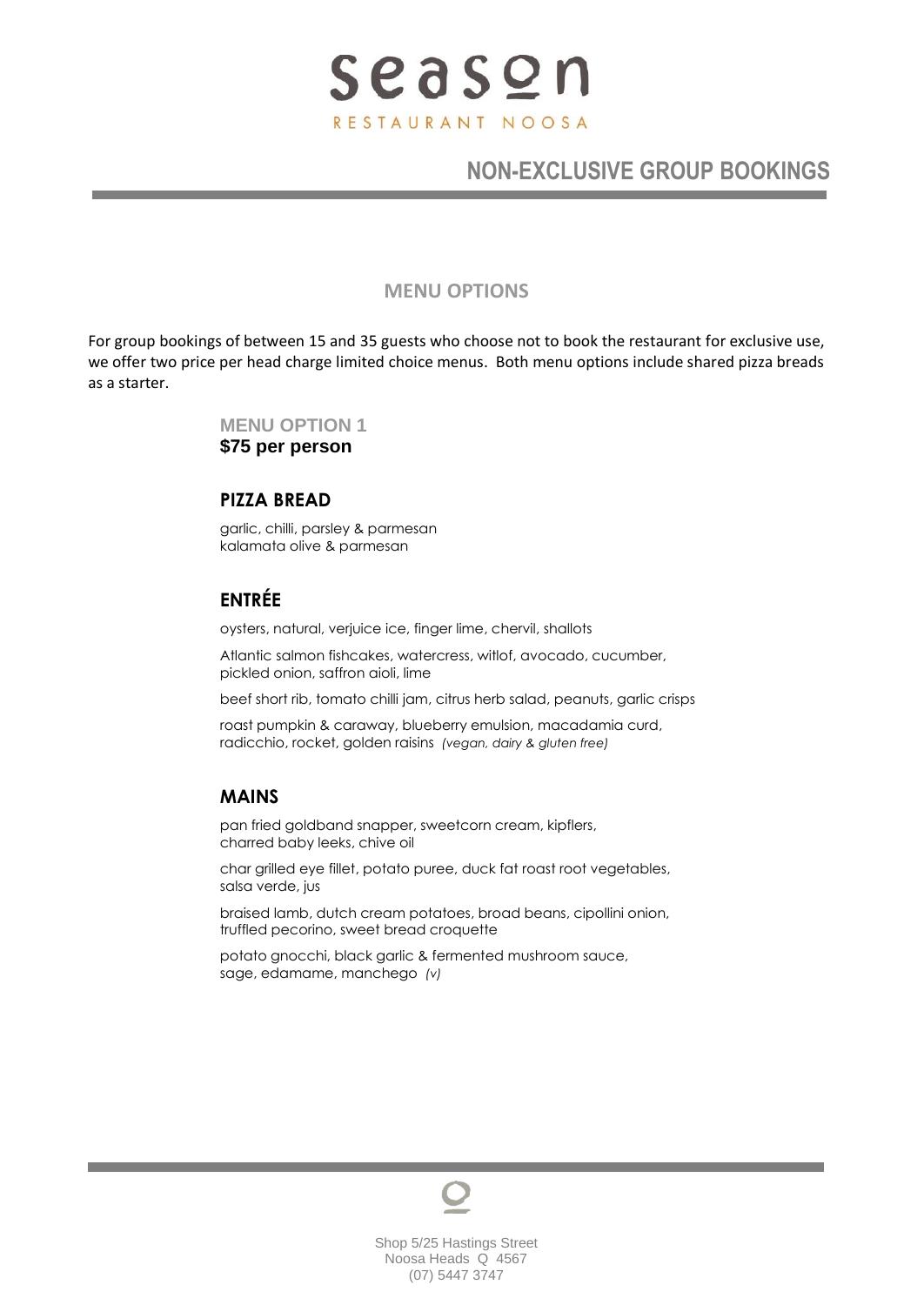# **NON-EXCLUSIVE GROUP BOOKINGS**

#### **MENU OPTION 2**

### **\$95 per person**

## **PIZZA BREAD**

garlic, chilli, parsley & parmesan kalamata olive & parmesan

## **ENTRÉE**

oysters, natural, verjuice ice, finger lime, chervil, shallots

Atlantic salmon fishcakes, watercress, witlof, avocado, cucumber, pickled onion, saffron aioli, lime

beef short rib, tomato chilli jam, citrus herb salad, peanuts, garlic crisps

roast pumpkin & caraway, blueberry emulsion, macadamia curd, radicchio, rocket, golden raisins *(vegan, dairy & gluten free)*

## **MAINS**

pan fried goldband snapper, sweetcorn cream, kipflers, charred baby leeks, chive oil

char grilled eye fillet, potato puree, duck fat roast root vegetables, salsa verde, jus

braised lamb, dutch cream potatoes, broad beans, cipollini onion, truffled pecorino, sweet bread croquette

potato gnocchi, black garlic & fermented mushroom sauce, sage, edamame, manchego *(v)*

## **DESSERT**

lemon curd, sable, rice paper crisp, yuzu gel, lemon sorbet *(vegan, dairy and gluten free)*

pear frangipane tart, vanilla bean ice-cream

roasted white chocolate bavarois, apple, macadamia, honeycomb

brie, served with quince paste and mixed crackers

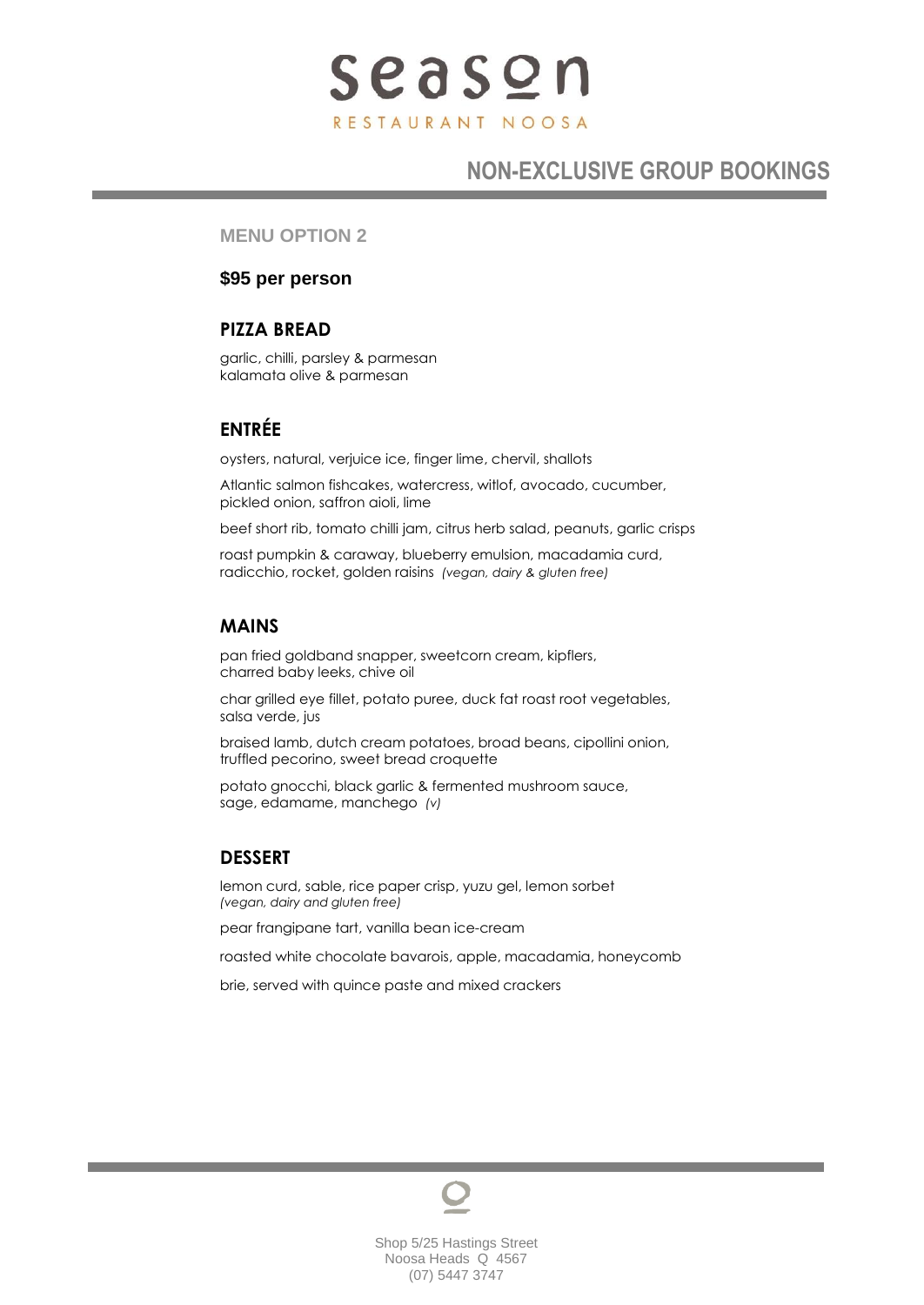

# **NON-EXCLUSIVE GROUP BOOKINGS**

## **WINE & BEVERAGE PACKAGES**



Season Restaurant offers beverages on a consumption basis or if you prefer we can offer a price per head beverage package. Our wine & beverage list is available for download on our website [www.seasonrestaurant.com.au](http://www.seasonrestaurant.com.au/) under the menus tab.